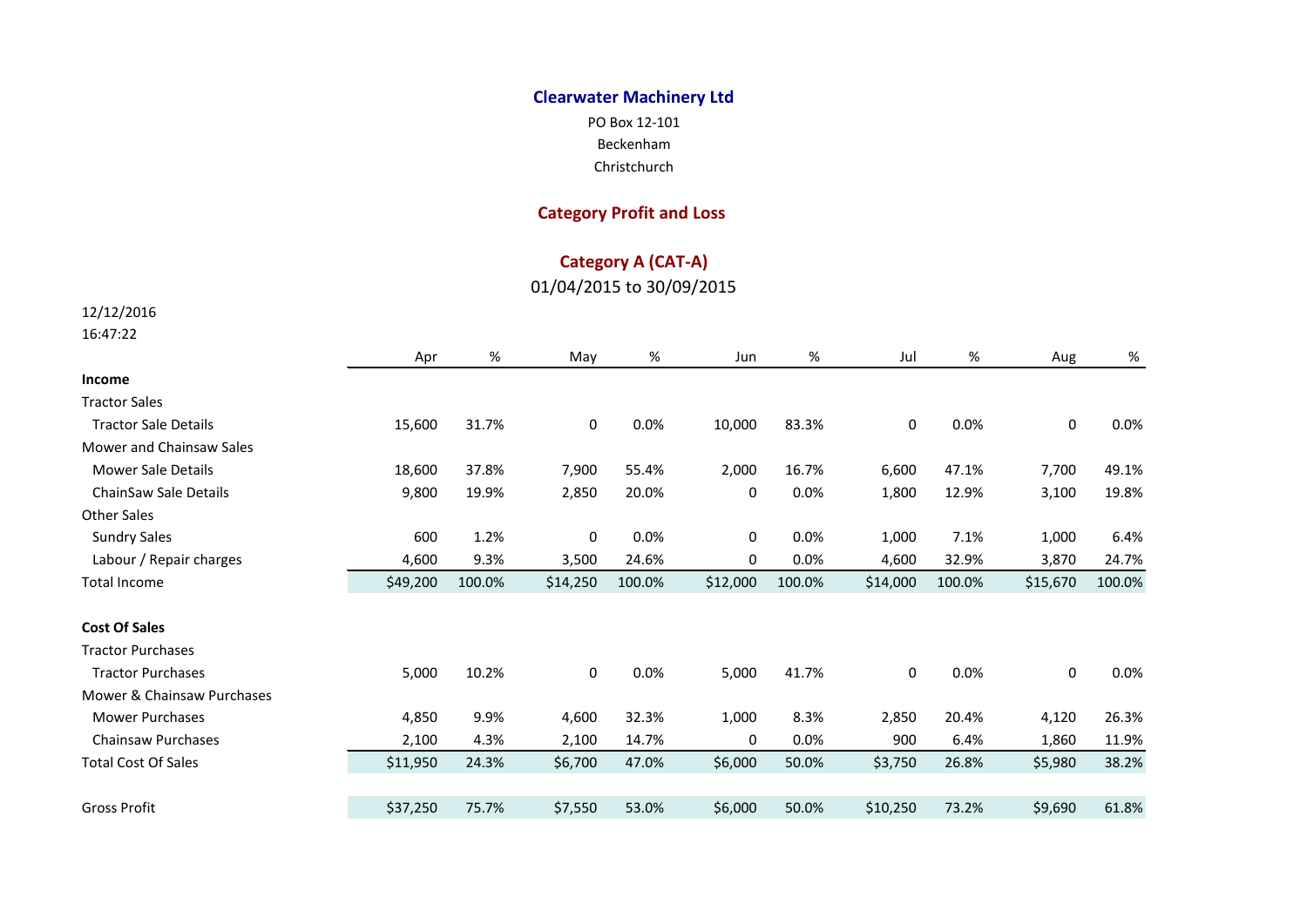## **Expenses**

| <b>General Expenses</b>        |          |       |         |         |         |       |         |         |         |         |
|--------------------------------|----------|-------|---------|---------|---------|-------|---------|---------|---------|---------|
| Accounting/Bookeeping Fees     | 800      | 1.6%  | 0       | $0.0\%$ | 0       | 0.0%  | 0       | $0.0\%$ | 0       | $0.0\%$ |
| Rent                           | 0        | 0.0%  | 0       | 0.0%    | 500     | 4.2%  | 0       | 0.0%    | 0       | 0.0%    |
| <b>Electricity Expenses</b>    | 465      | 0.9%  | 580     | 4.1%    | 0       | 0.0%  | 465     | 3.3%    | 682     | 4.4%    |
| Legal Fees                     | 1,500    | 3.0%  | 0       | 0.0%    | 0       | 0.0%  | 0       | $0.0\%$ | 0       | 0.0%    |
| General Repairs & Maintenance  | 345      | 0.7%  | 1,795   | 12.6%   | 0       | 0.0%  | 345     | 2.5%    | 541     | 3.5%    |
| Payroll Expenses               |          |       |         |         |         |       |         |         |         |         |
| Wages & Salaries Expenses      | 6,100    | 12.4% | 5,100   | 35.8%   | 3,000   | 25.0% | 2,600   | 18.6%   | 2,950   | 18.8%   |
| <b>Staff Training Expenses</b> | 2,000    | 4.1%  | 0       | 0.0%    | 0       | 0.0%  | 0       | 0.0%    | 0       | 0.0%    |
| Motor Vehicle Expenses         |          |       |         |         |         |       |         |         |         |         |
| Motor Vehicle Fuel/Oil         | 567      | 1.2%  | 567     | 4.0%    | 0       | 0.0%  | 567     | 4.1%    | 875     | 5.6%    |
| <b>Total Expenses</b>          | \$11,777 | 23.9% | \$8,042 | 56.4%   | \$3,500 | 29.2% | \$3,977 | 28.4%   | \$5,048 | 32.2%   |
|                                |          |       |         |         |         |       |         |         |         |         |
| <b>Operating Profit</b>        | \$25,473 | 51.8% | (5492)  | $-3.5%$ | \$2,500 | 20.8% | \$6,273 | 44.8%   | \$4,642 | 29.6%   |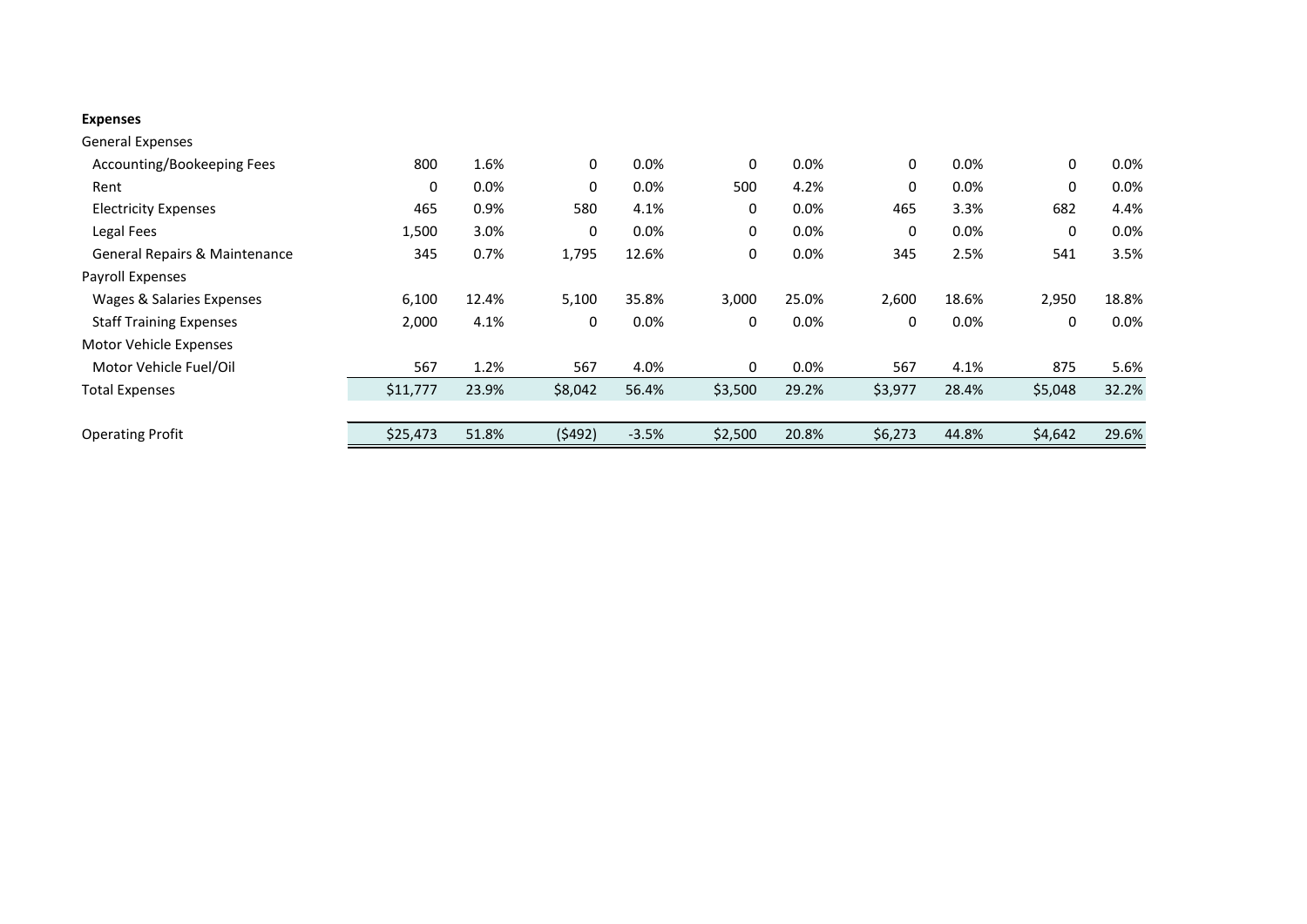|          | Sep   | %      | Total     | %       |
|----------|-------|--------|-----------|---------|
|          |       |        |           |         |
|          | 0     | 0.0%   | 25,600    | 21.30%  |
|          | 8,120 | 54.8%  | 50,920    | 42.50%  |
|          | 2,900 | 19.6%  | 20,450    | 17.10%  |
|          | 0     | 0.0%   | 2,600     | 2.20%   |
|          | 3,800 | 25.6%  | 20,370    | 17.00%  |
| \$14,820 |       | 100.0% | \$119,940 | 100.00% |
|          |       |        |           |         |
|          | 0     | 0.0%   | 10,000    | 8.30%   |
|          | 4,950 | 33.4%  | 22,370    | 18.70%  |
|          | 2,000 | 13.5%  | 8,960     | 7.50%   |
| \$6,950  |       | 46.9%  | \$41,330  | 34.50%  |
|          |       |        |           |         |
| \$7,870  |       | 53.1%  | \$78,610  | 65.50%  |